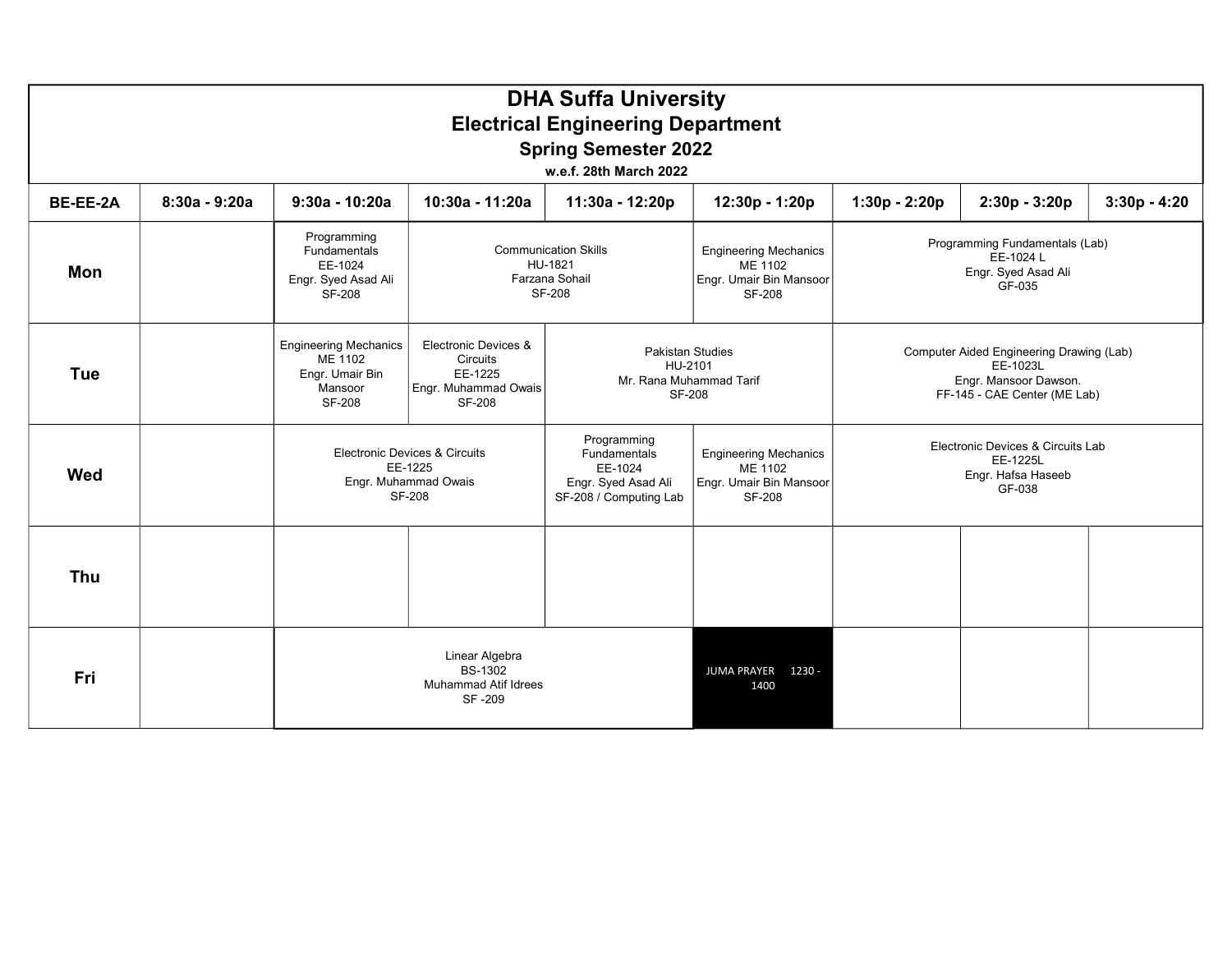|                 | <b>DHA Suffa University</b><br><b>Electrical Engineering Department</b><br><b>Spring Semester 2022</b><br>w.e.f. 28th March 2022 |                                                                                                 |                                                                                                                                                     |                 |                                                                                               |                                                                           |                                                                     |                |  |  |  |  |
|-----------------|----------------------------------------------------------------------------------------------------------------------------------|-------------------------------------------------------------------------------------------------|-----------------------------------------------------------------------------------------------------------------------------------------------------|-----------------|-----------------------------------------------------------------------------------------------|---------------------------------------------------------------------------|---------------------------------------------------------------------|----------------|--|--|--|--|
| <b>BE-EE-4A</b> | $8:30a - 9:20a$                                                                                                                  | $9:30a - 10:20a$                                                                                | 10:30a - 11:20a                                                                                                                                     | 11:30a - 12:20p | 12:30p - 1:20p                                                                                | $1:30p - 2:20p$                                                           | $2:30p - 3:20p$                                                     | $3:30p - 4:20$ |  |  |  |  |
| Mon             | Probability Method for Engineers<br><b>BS-1403</b><br>Mr. Moheez - Ur-Rahim<br>SF-212                                            |                                                                                                 | Introduction to Embedded<br>Signals and Systems<br>Systems<br>EE-2043<br>EE-2241<br>Engr. Umair Bin Mansoor<br>Dr. Akhtar Saeed<br>SF-212<br>SF-212 |                 | <b>Differential Equations</b><br><b>BS-2302</b><br>Mr. Maraj<br>SF-212                        | Signals and Systems Lab<br>EE-2043 L<br>Engr. Umair Bin Mansoor<br>FF-119 |                                                                     |                |  |  |  |  |
| <b>Tue</b>      |                                                                                                                                  | <b>Engineering Management &amp; Economics</b><br>MS-2941<br>Engr. Haris Zikrur Rehman<br>SF-212 |                                                                                                                                                     |                 | Introduction to Embedded Systems<br>EE-2241<br>Dr. Akhtar Saeed<br>SF-212                     |                                                                           | Signals and Systems<br>EE-2043<br>Engr. Umair Bin Mansoor<br>SF-212 |                |  |  |  |  |
| <b>Wed</b>      | Probability Method for<br>Engineers<br><b>BS-1403</b><br>Mr. Moheez - Ur-Rahim<br>SF-212                                         |                                                                                                 | Introduction to Embedded Systems Lab<br>EE-2241 L<br>Engr. Hafsa Haseeb<br>FF-122                                                                   |                 | Engineering<br>Management &<br>Economics<br>MS-2941<br>Engr. Haris Zikrur<br>Rehman<br>SF-212 | Mr. Maraj                                                                 | <b>Differential Equations</b><br>BS-2302<br>SF-212                  |                |  |  |  |  |
| Thu             |                                                                                                                                  |                                                                                                 |                                                                                                                                                     |                 |                                                                                               |                                                                           |                                                                     |                |  |  |  |  |
| Fri             |                                                                                                                                  |                                                                                                 |                                                                                                                                                     |                 | <b>JUMA PRAYER</b><br>1230 - 1400                                                             |                                                                           |                                                                     |                |  |  |  |  |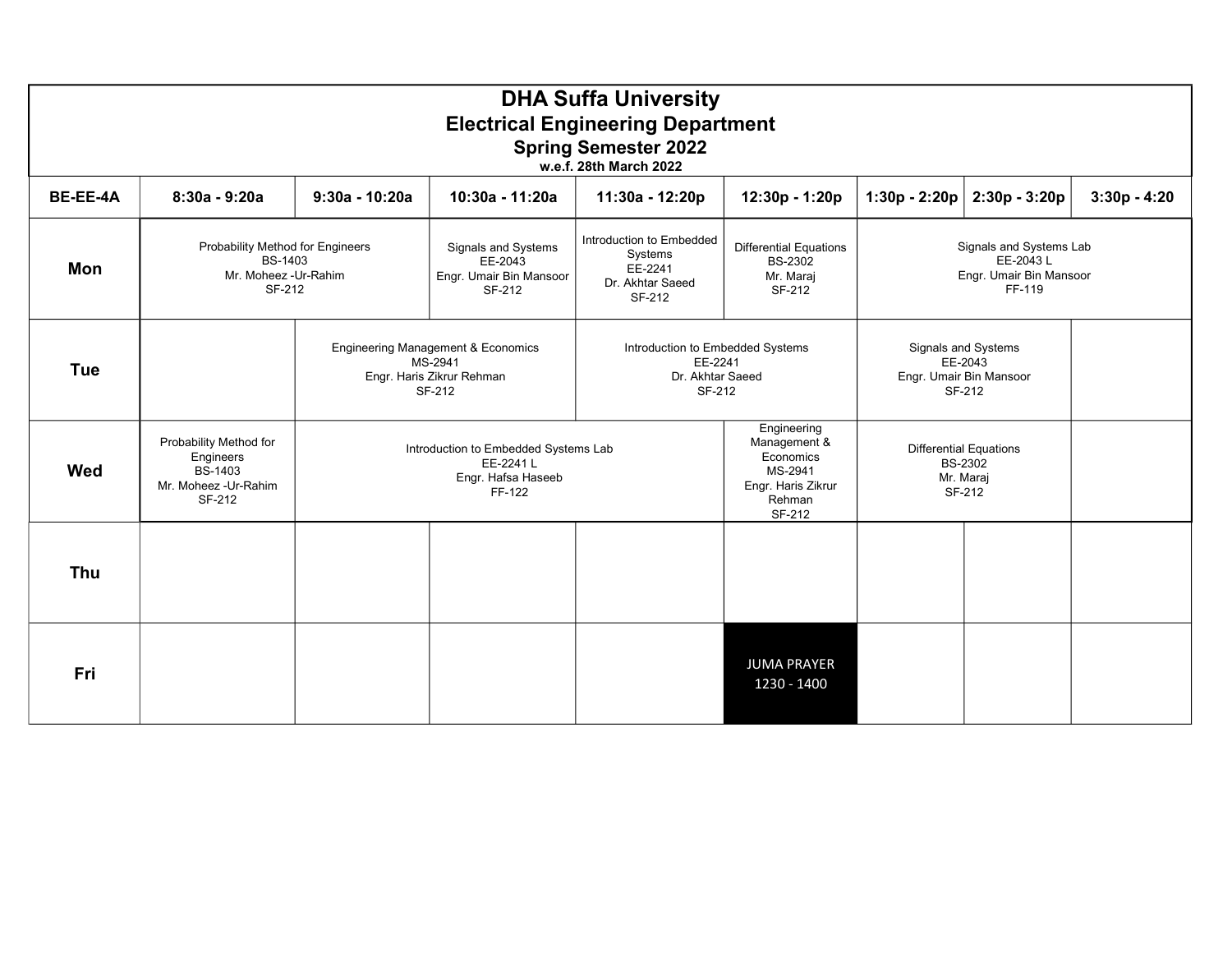|          | <b>DHA Suffa University</b><br><b>Electrical Engineering Department</b><br><b>Spring Semester 2022</b><br>w.e.f. 28th March 2022 |                                                                     |                                                                     |                                                                                                                                                 |                       |                                                                                                  |                                                                         |                |  |  |  |
|----------|----------------------------------------------------------------------------------------------------------------------------------|---------------------------------------------------------------------|---------------------------------------------------------------------|-------------------------------------------------------------------------------------------------------------------------------------------------|-----------------------|--------------------------------------------------------------------------------------------------|-------------------------------------------------------------------------|----------------|--|--|--|
| BE-EE-6C | $8:30a - 9:20a$                                                                                                                  | $9:30a - 10:20a$                                                    | 10:30a - 11:20a                                                     | 11:30a - 12:20p                                                                                                                                 | 12:30p - 1:20p        | 1:30p - 2:20p                                                                                    | 2:30p - 3:20p                                                           | $3:30p - 4:20$ |  |  |  |
| Mon      |                                                                                                                                  |                                                                     |                                                                     |                                                                                                                                                 |                       |                                                                                                  |                                                                         |                |  |  |  |
| Tue      |                                                                                                                                  |                                                                     | <b>Power Electroncis</b><br>EE-3063<br>Engr. Asif Gulraiz<br>SF-209 | ~~Elective Courses~~                                                                                                                            |                       | <b>Technical and Business</b><br>Communication<br>HU-4008<br>Engr. Haris Zikrur Rehman<br>SF-209 | Entrepreneurship<br>MS-4111<br>Mr. Saqib Ghias<br>SF-209                |                |  |  |  |
| Wed      |                                                                                                                                  | <b>Power Electroncis</b><br>EE-3063<br>Engr. Asif Gulraiz<br>SF-209 |                                                                     | <b>Technical and Business Communication</b><br>HU-4008<br>Engr. Haris Zikrur Rehman<br>SF-209                                                   | ~~Elective Courses~~  |                                                                                                  | Power Electroncis Lab<br>EE-3063L<br>Engr. Asif Gulraiz<br>EPS LAB (GF) |                |  |  |  |
| Thu      |                                                                                                                                  | Power Electroncis<br>EE-3063<br>Engr. Asif Gulraiz<br>SF-209        |                                                                     | <b>Professional Ethics</b><br>Entrepreneurship<br>HU-4701<br>MS-4111<br>Engr. Haris Zikrur Rehman<br>Mr. Saqib Ghias<br><b>SF-209</b><br>SF-209 |                       | ~~Elective Courses~~                                                                             |                                                                         |                |  |  |  |
| Fri      |                                                                                                                                  |                                                                     |                                                                     |                                                                                                                                                 | JUMA PRAYER 1230-1400 |                                                                                                  |                                                                         |                |  |  |  |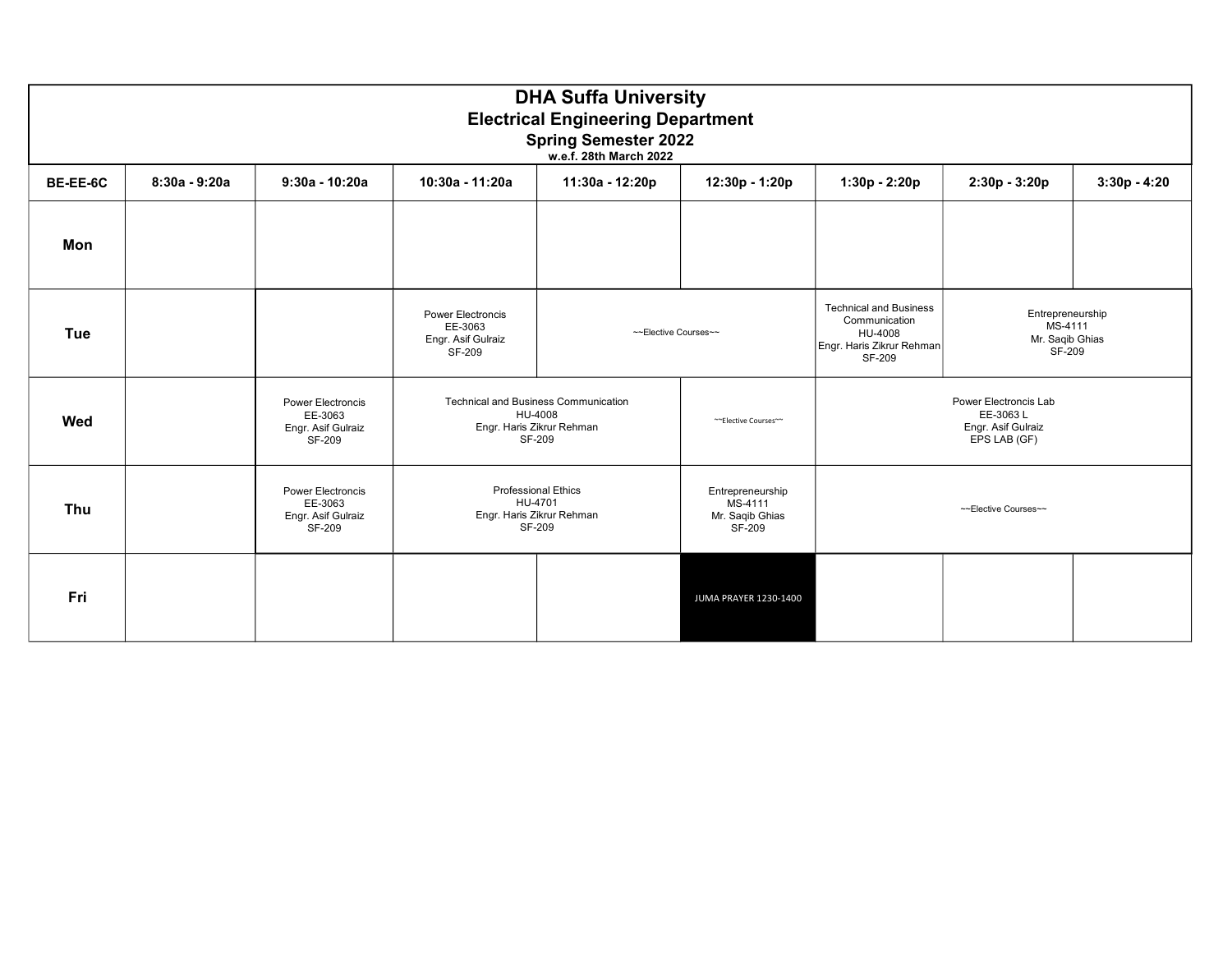|                                | <b>DHA Suffa University</b><br><b>Electrical Engineering Department</b><br><b>Spring Semester 2022</b><br>w.e.f. 28th March 2022 |                  |                 |                                                                                            |                                                                                                      |               |                                                                                         |                |  |  |  |
|--------------------------------|----------------------------------------------------------------------------------------------------------------------------------|------------------|-----------------|--------------------------------------------------------------------------------------------|------------------------------------------------------------------------------------------------------|---------------|-----------------------------------------------------------------------------------------|----------------|--|--|--|
| BE-EE-6A<br><b>Electronics</b> | 8:30a - 9:20a                                                                                                                    | $9:30a - 10:20a$ | 10:30a - 11:20a | 11:30a - 12:20p                                                                            | 12:30p - 1:20p                                                                                       | 1:30p - 2:20p | 2:30p - 3:20p                                                                           | $3:30p - 4:20$ |  |  |  |
| Mon                            |                                                                                                                                  |                  |                 |                                                                                            |                                                                                                      |               |                                                                                         |                |  |  |  |
| Tue                            |                                                                                                                                  |                  |                 | Electronics Circuit Analysis & Design<br>EE-3261<br>Engr. Muhammad Owais<br>GF-New EPS Lab |                                                                                                      |               |                                                                                         |                |  |  |  |
| Wed                            |                                                                                                                                  |                  |                 |                                                                                            | <b>Electronics Circuit Analysis</b><br>& Design<br>EE-3261<br>Engr. Muhammad Owais<br>GF-New EPS Lab |               |                                                                                         |                |  |  |  |
| Thu                            |                                                                                                                                  |                  |                 |                                                                                            |                                                                                                      |               | Electronics Circuit Analysis & Design LAB<br>EE-3261L<br>Engr. Muhammad Owais<br>GF-038 |                |  |  |  |
| Fri                            |                                                                                                                                  |                  |                 |                                                                                            | JUMA PRAYER 1230-1400                                                                                |               |                                                                                         |                |  |  |  |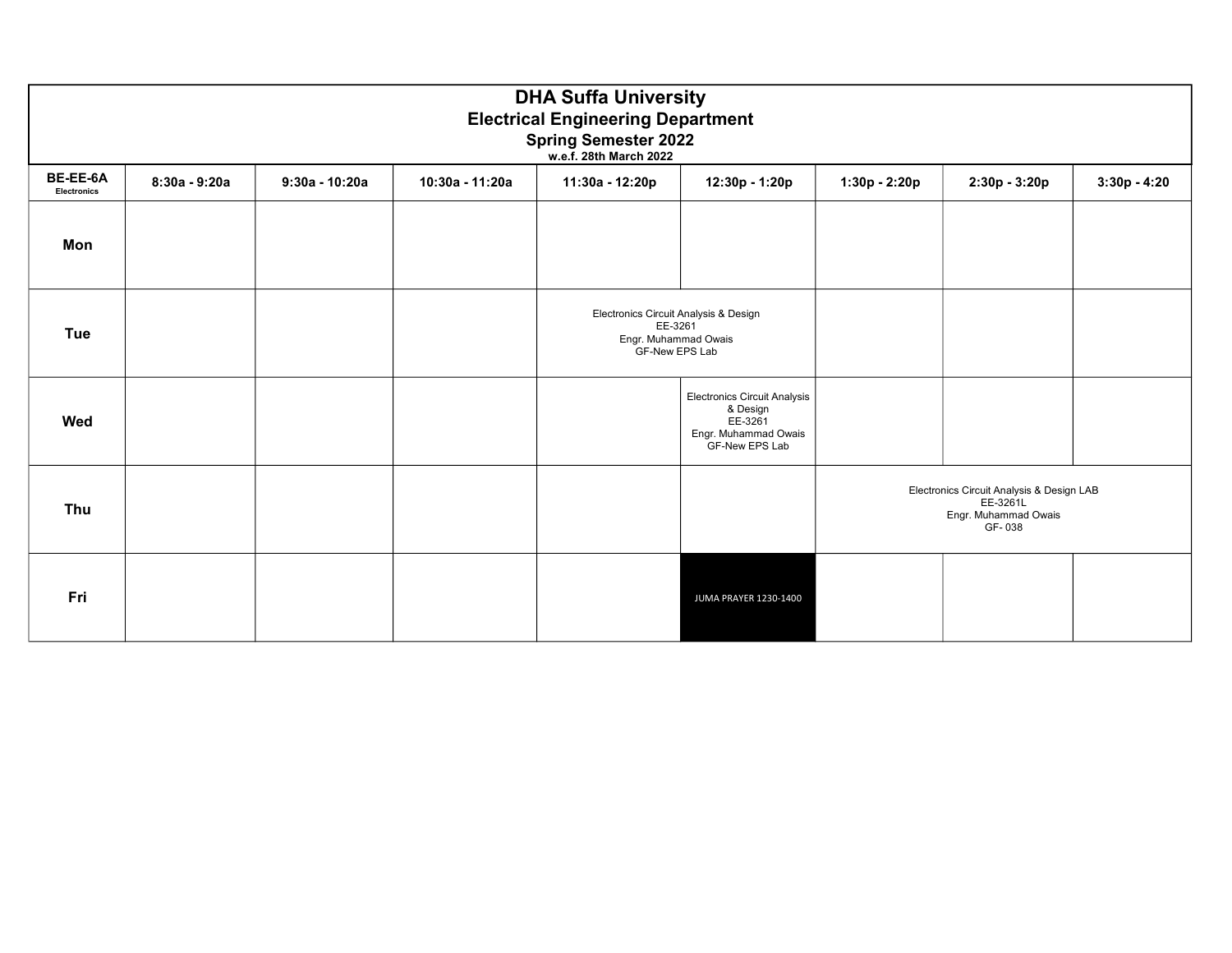|                   | <b>DHA Suffa University</b><br><b>Electrical Engineering Department</b><br><b>Spring Semester 2022</b><br>w.e.f. 28th March 2022 |                  |                 |                                                                              |                                                                                 |                                                                                    |               |                |  |  |  |  |  |
|-------------------|----------------------------------------------------------------------------------------------------------------------------------|------------------|-----------------|------------------------------------------------------------------------------|---------------------------------------------------------------------------------|------------------------------------------------------------------------------------|---------------|----------------|--|--|--|--|--|
| BE-EE-6B<br>Power | 8:30a - 9:20a                                                                                                                    | $9:30a - 10:20a$ | 10:30a - 11:20a | 11:30a - 12:20p                                                              | 12:30p - 1:20p                                                                  | 1:30p - 2:20p                                                                      | 2:30p - 3:20p | $3:30p - 4:20$ |  |  |  |  |  |
| Mon               |                                                                                                                                  |                  |                 |                                                                              |                                                                                 |                                                                                    |               |                |  |  |  |  |  |
| <b>Tue</b>        |                                                                                                                                  |                  |                 | Power Distribution and Utilization<br>EE-3162<br>Engr.Asif Gulraiz<br>SF-209 |                                                                                 |                                                                                    |               |                |  |  |  |  |  |
| <b>Wed</b>        |                                                                                                                                  |                  |                 |                                                                              | Power Distribution and<br>Utilization<br>EE-3162<br>Engr.Asif Gulraiz<br>SF-209 |                                                                                    |               |                |  |  |  |  |  |
| <b>Thu</b>        |                                                                                                                                  |                  |                 |                                                                              |                                                                                 | Power Distribution and Utilization Lab<br>EE-3162 L<br>Engr.Asif Gulraiz<br>GF-035 |               |                |  |  |  |  |  |
| Fri               |                                                                                                                                  |                  |                 |                                                                              | JUMA PRAYER 1230-1400                                                           |                                                                                    |               |                |  |  |  |  |  |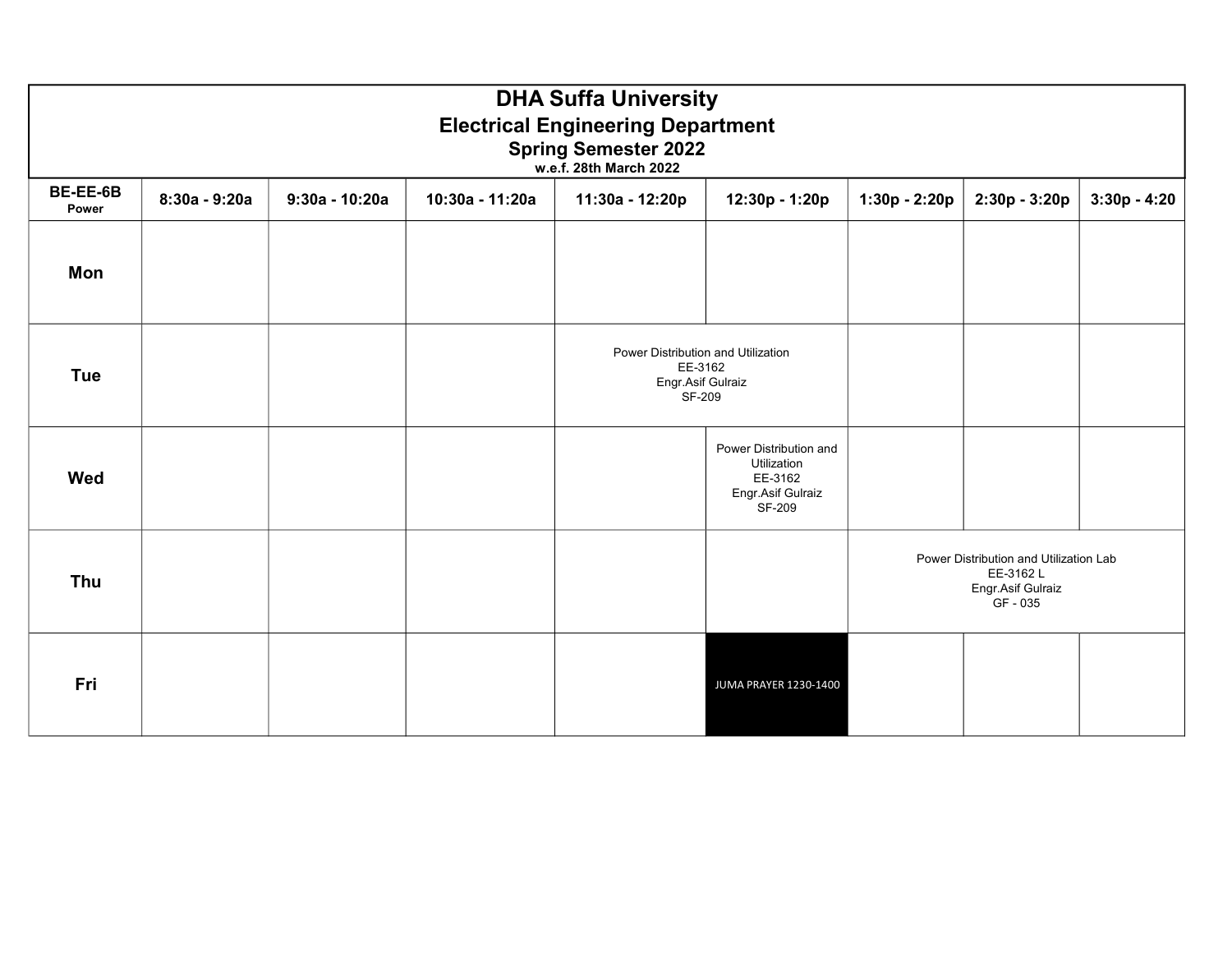|                                       | <b>DHA Suffa University</b><br><b>Electrical Engineering Department</b><br><b>Spring Semester 2022</b><br>w.e.f. 28th March 2022 |                  |                                                                                     |                 |                                   |               |                                                                                            |                 |  |  |  |  |  |
|---------------------------------------|----------------------------------------------------------------------------------------------------------------------------------|------------------|-------------------------------------------------------------------------------------|-----------------|-----------------------------------|---------------|--------------------------------------------------------------------------------------------|-----------------|--|--|--|--|--|
| <b>BE-EE-8A</b><br><b>Electronics</b> | 8:30a - 9:20a                                                                                                                    | $9:30a - 10:20a$ | 10:30a - 11:20a                                                                     | 11:30a - 12:20p | 12:30p - 1:20p                    | 1:30p - 2:20p | $2:30p - 3:20p$                                                                            | $3:30p - 4:20p$ |  |  |  |  |  |
| Mon                                   |                                                                                                                                  |                  |                                                                                     |                 |                                   |               |                                                                                            |                 |  |  |  |  |  |
| <b>Tue</b>                            |                                                                                                                                  |                  |                                                                                     |                 |                                   |               |                                                                                            |                 |  |  |  |  |  |
| Wed                                   |                                                                                                                                  |                  |                                                                                     |                 |                                   |               |                                                                                            |                 |  |  |  |  |  |
| Thu                                   | <b>VLSI Design</b><br>EE-4283<br>Engr. Haris Zikrur<br>Rehman<br><b>SF-208</b>                                                   |                  | <b>Industrial Process Control</b><br>EE-4282<br>Dr. Muhammad Sabih<br><b>SF-208</b> | ~Common Course~ |                                   |               |                                                                                            |                 |  |  |  |  |  |
| Fri                                   | <b>Industrial Process</b><br>Control<br>EE-4282<br>Dr. Muhammad Sabih<br><b>SF-208</b>                                           |                  | <b>VLSI Design</b><br>EE-4283<br>Engr. Haris Zikrur Rehman<br>SF-208                | ~Common Course~ | <b>JUMA PRAYER</b><br>1230 - 1400 |               | Industrial Process Control Lab<br>EE-4282L<br>Dr. Muhammad Sabih<br>Process cont. Lab (GF) |                 |  |  |  |  |  |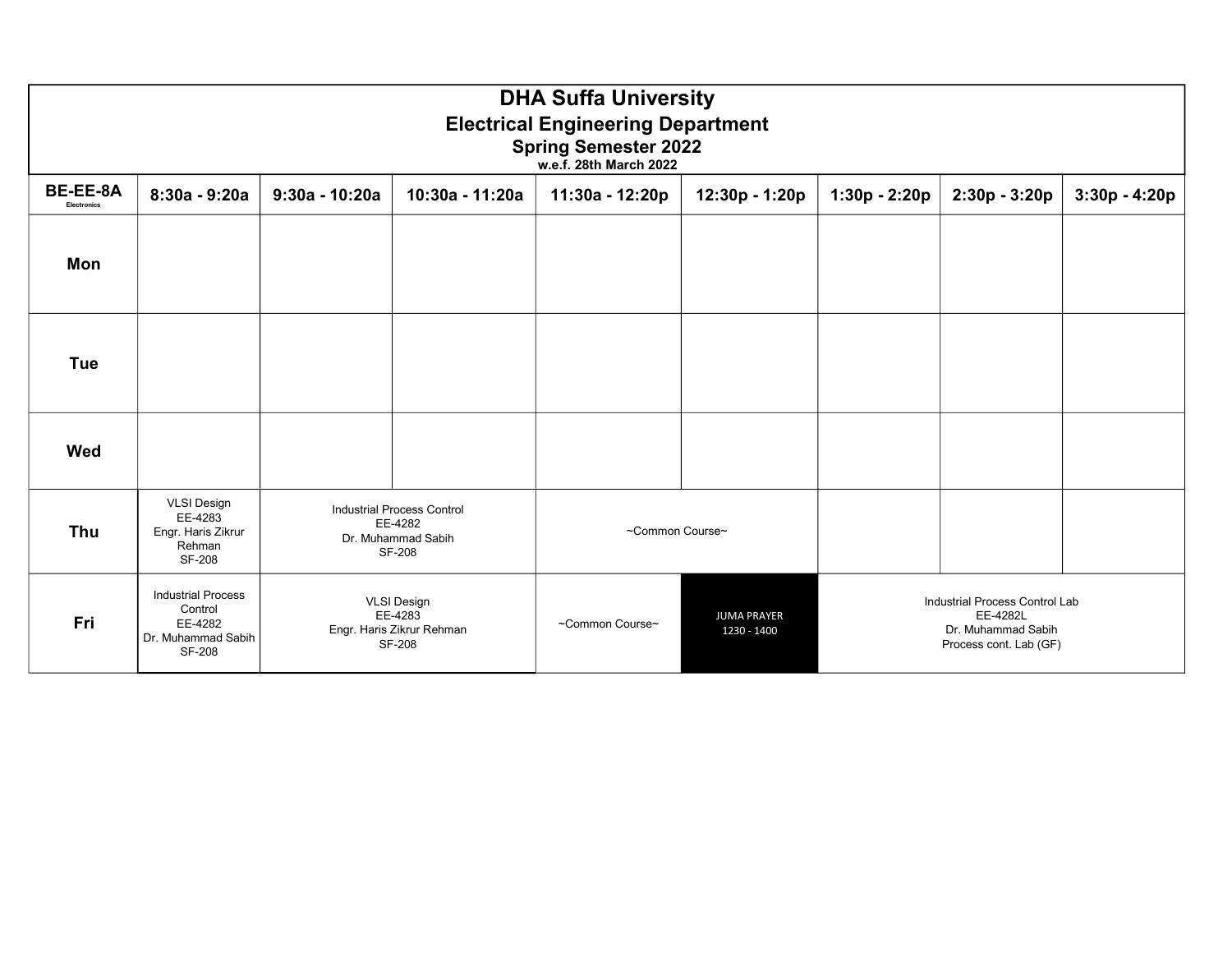|                   | <b>DHA Suffa University</b><br><b>Electrical Engineering Department</b><br><b>Spring Semester 2022</b><br>w.e.f. 28th March 2022 |                                                                             |                                                                                         |                 |                                      |               |                                                                                                                       |                 |  |  |  |  |
|-------------------|----------------------------------------------------------------------------------------------------------------------------------|-----------------------------------------------------------------------------|-----------------------------------------------------------------------------------------|-----------------|--------------------------------------|---------------|-----------------------------------------------------------------------------------------------------------------------|-----------------|--|--|--|--|
| BE-EE-8B<br>Power | $8:30a - 9:20a$                                                                                                                  | $9:30a - 10:20a$                                                            | 10:30a - 11:20a                                                                         | 11:30a - 12:20p | 12:30p - 1:20p                       | 1:30p - 2:20p | 2:30p - 3:20p                                                                                                         | $3:30p - 4:20p$ |  |  |  |  |
| Mon               |                                                                                                                                  |                                                                             |                                                                                         |                 |                                      |               |                                                                                                                       |                 |  |  |  |  |
| <b>Tue</b>        |                                                                                                                                  |                                                                             |                                                                                         |                 |                                      |               |                                                                                                                       |                 |  |  |  |  |
| Wed               |                                                                                                                                  |                                                                             |                                                                                         |                 |                                      |               |                                                                                                                       |                 |  |  |  |  |
| <b>Thu</b>        |                                                                                                                                  | Power System Protection<br>EE-4183<br>Engr. M. Asadullah Siddiqui<br>SF-212 | <b>Advanced Electrical Machines</b><br>EE-4182<br>Engr. M. Asadullah Siddiqui<br>SF-212 | ~Common Course~ |                                      |               |                                                                                                                       |                 |  |  |  |  |
| Fri               | Power System<br>Protection<br>EE-4183<br>Engr. M. Asadullah<br>Siddiqui<br>SF-212                                                |                                                                             | <b>Advanced Electrical Machines</b><br>EE-4182<br>Engr. M. Asadullah Siddiqui<br>SF-212 | ~Common Course~ | <b>JUMA PRAYER</b><br>1230 -<br>1400 |               | Advanced Electrical Machines Lab<br>EE-4182L<br>Engr. M. Asadullah Siddiqui<br>New EPS lab (GF) / Computing Lab (035) |                 |  |  |  |  |